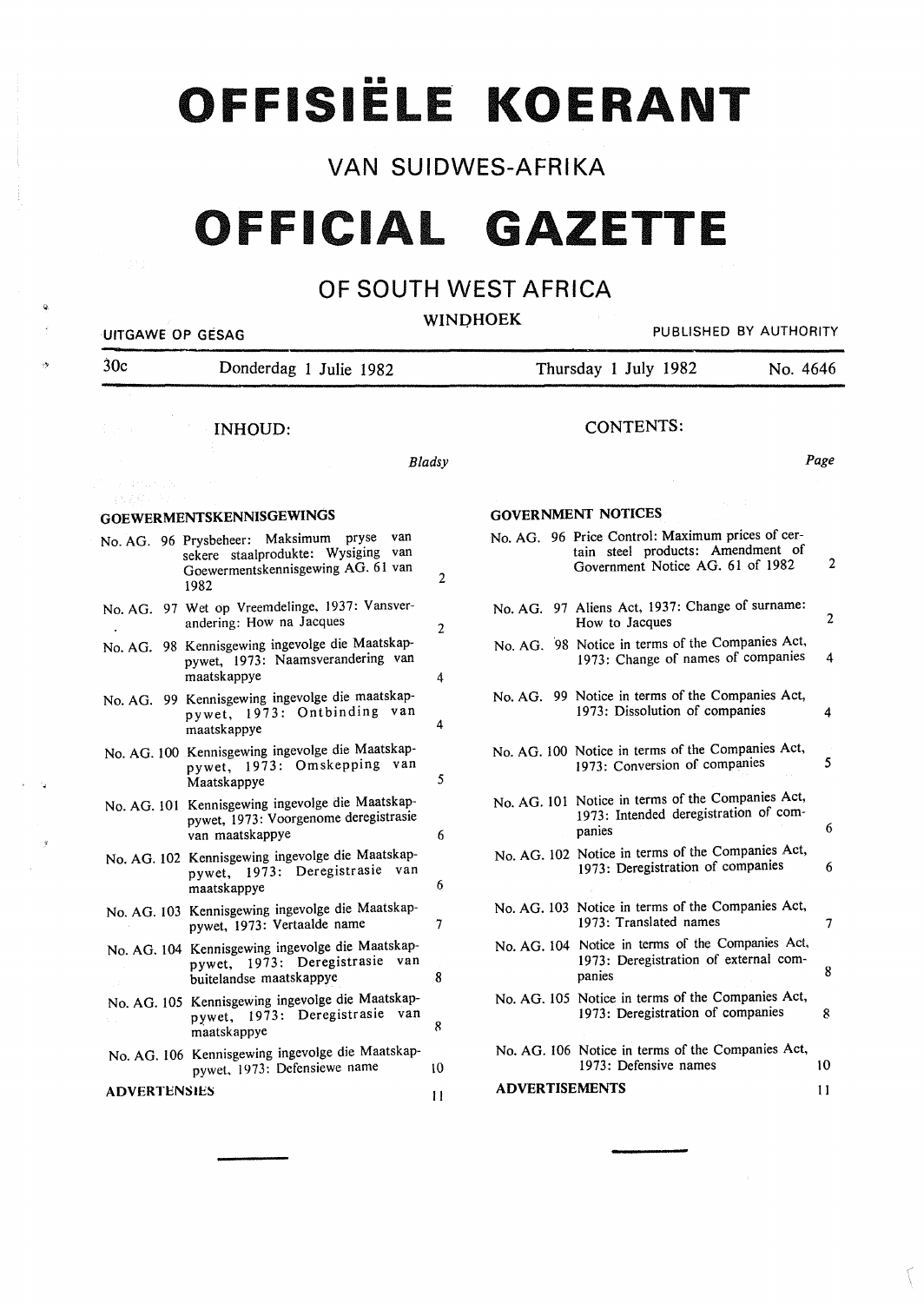### Goewermentskennisgewings

#### Kantoor van die

#### ADMINISTRATEUR-GENERAAL VIR DIE GEBIED SUIDWES-A FRIKA

#### DEPARTEMENT VAN EKONOMIESE SAKE

No. AG. 96 1982

#### PRYSBEHEER: MAKSIMUM PRYSE VAN SEKERE STAALPRODUKTE: WYSIGING VAN GOEWERMENTSKENNISGEWING AG. 61 VAN 1982

Kragtens die bevoegdheid my verleen by artikel 4 van die Wet op Prysbeheer, 1964 (Wet 25 van 1964), wysig ek hierby Goewermentskennisgewing AG. 61 van 1982 deur paragraaf 11 deur die volgende paragraaf te vervang:

" 11. dat hierdie Kennisgewing op 1 Julie 1982 in werking tree.".

P.R. KRUGER

Pryskontroleur Windhoek, 18 Junie 1982

### Government Notices

#### Office of the

#### ADMINISTRATOR-GENERAL FOR THE TERRITORY OF SOUTH WEST AFRICA

#### DEPARTMENT OF ECONOMIC AFFAIRS

No. AG. 96 1982

#### PRICE CONTROL: MAXIMUM PRICES OF<br>CERTAIN STEEL PRODUCTS: PRODUCTS: AMENDMENT OF GOVERNMENT NOTICE AG. 61 OF 1982

Under the powers vested in me by section 4 of the Price Control Act, 1964 (Act 25 of 1964), I hereby amend Government Notice AG. 61 of 1982 by the substitution for paragraph 11 of the following paragraph:

" II. that this Notice shall come into operation on I July 1982.".

P.R. KRUGER

Price Controller Windhoek, 18 June 1982

### DEPARTEMENT VAN BURGERSAKE EN MANNEKRAG

No. AG. 97 1982

#### WET OP VREEMDELINGE, 1937: V ANSVERANDERING: HOW NA JACQUES

Ingevolge artikel  $9(1)$  van die Wet op Vreemdelinge, 1937 (Wet 1 van 1937), word bierby bekend gemaak dat die Administrateurgeneraal EDITH JACQUES HOW en CEDRIC JACQUES HOW woonagtig te Eerste Laan No. 5, Oranjemund, kragtens genoemde artikel veroorloofhet om die van JACQUES aan te neem.

#### DEPARTMENT OF CIVIC AFFAIRS AND MANPOWER

No. AG. 97 1982

#### ALIENS ACT, 1937: CHANGE OF SURNAME: HOW TO JACQUES

In terms of section 9(1) of the Aliens Act, 1937 (Act 1 of 1937), it is hereby made known that the Administrator-General has under the said section authorized EDITH JACQUES HOW and CEDRIC JACQUES HOW residing at No. 5, 1st A venue, Oranjemund, to assume the surname JACQUES.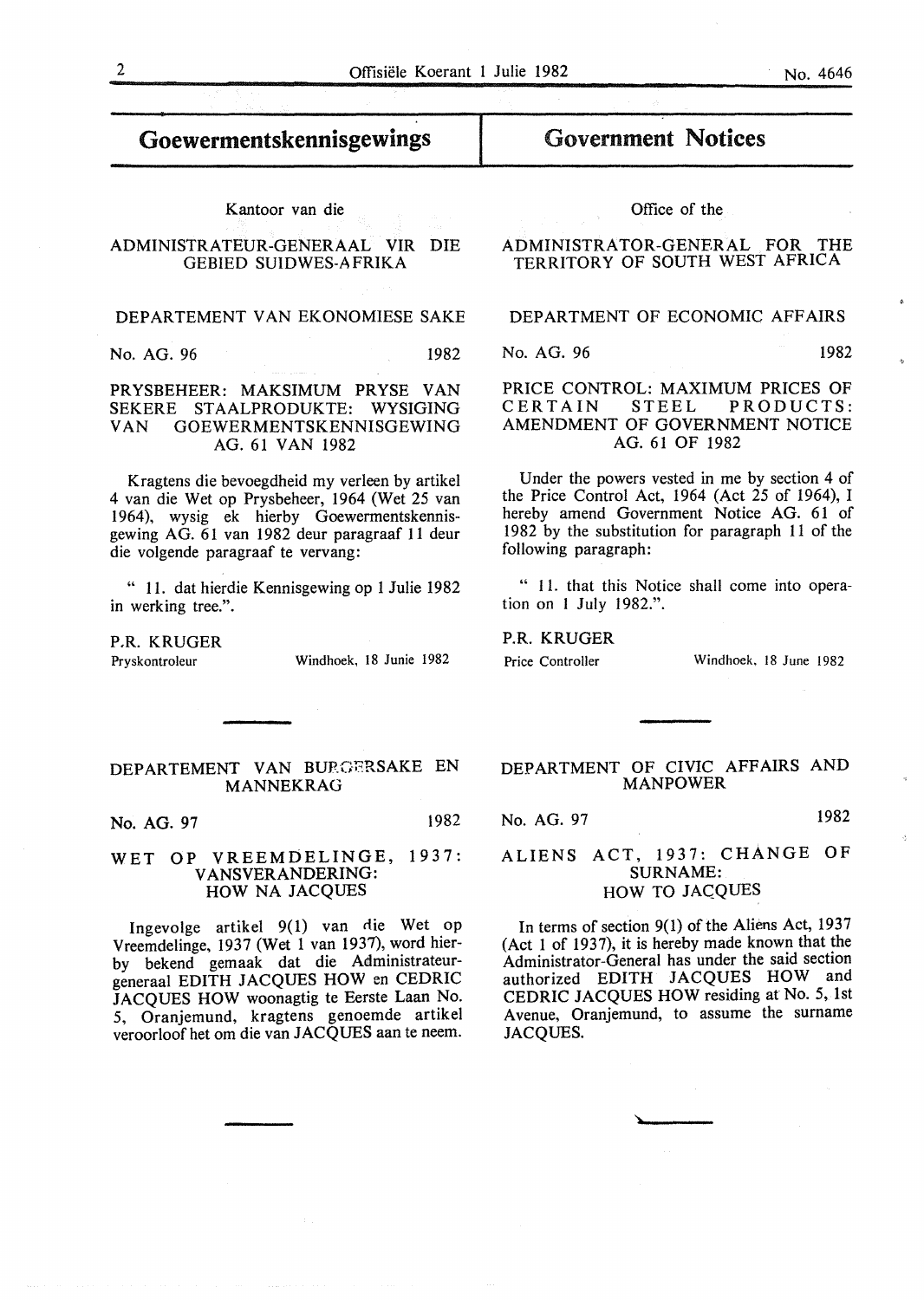#### DEPARTEMENT VAN EKONOMIESE SAKE

No. AG. 98 1982

#### KENNISGEWING INGEVOLGE DIE MAATSKAPPY'VET, 1973: NAAMSVERANDERING VAN MAATSKAP-PYE

lngevolge artikel 44(2) van die Maatskaprywet, 1973 (Wet 61 van 1973), gee ek hierby kennis dat die maatskappye waarna in die Bylae verwys word se name verander is van die name vermeld in kolom 1 van genoemde Bylae na die name daarteenoor vermeld in kolom 2 van genoemde Bylae.

#### D.J. STRAUSS

Registrateur van Maatskappye Windhoek, 22 Junie 1982

#### DEPARTMENT OF ECONOMIC AFFAIRS

No. AG. 98 1982

#### NOTICE IN TERMS OF THE COMPANIES ACT, 1973: CHANGE OF NAMES OF COMPANIES

In terms of section 44(2) of the Companies Act, 1973 (Act 61 of 1973), I hereby give notice that the names of the companies referred to in the Schedule have been changed from the names mentioned in column 1 of the said Schedule to the names mentioned opposite thereto in column 2 of the said Schedule.

D.J. STRAUSS<br>Registrar of Companies

Windhoek, 22 June 1982

#### BYLAE

#### VERANDERING VAN NAME VAN **MAATSKAPPYE**

- 1. Willard Africa (Pty) Ltd.
- 2. Acrow Tetraspace (Pty) Ltd.
- 3. The Software House (Pty) Ltd.
- 4. African Eagle Life Ass. Co. Ltd.
- 
- 6. S. Cohen (Pty) Ltd.
- 7. Thos Barlow & Sons (SWA) (Pty) Ltd.
- 8. Skefco (Windhoek) (Pty) Ltd.
- 9. Lazerett (Edms) Bpk.
- 10. Swaco Computer Services (Pty) Ltd.
- 11. Beauleigh Investments (Pty) Ltd.
- 12. Swaplastic Packaging (Pty) Ltd.
- 13. Klein Windhoek Properties (Pty) Ltd.
- 14. Glenn Baard & Co. (Pty) Ltd.
- 15. Plascon-Evans Paints (SWA) (Ptý) Ltd.
- 16. Volkskas (SWA/Namibië) Bpk.
- 17. BP South West Limited
- 18. Willis Faber, Dumas & Rowand (SWA) (Pty) Ltd.
- 19. John Meinert Otjiwarongo (Pty) Ltd. 19. Swapers (Edms) Bpk.
- l. Willard Batteries (Pty) Ltd.
- 2. Acrow Engineers (Pty) Ltd.
- 3. Info-Systems (Pty) Ltd.
- 4. Anglo American Life Ass. Co. Ltd.
- 5. F.P.S. (Pty) Ltd. 5. Corporate Marketing Services (Pty) Ltd.
	- 6. Sonnex (Pty) Ltd.
	- 7. Sonnex Investments (Pty) Ltd.
	- 8. Skefko (Namibia) (Pty) Ltd.
	- 9. Cordoba Estates (Pty) Ltd.
	- 10. Procomp Data Services (Pty) Ltd.
	- 11. Elcor Enterprises (Pty) Ltd.
	- 12. Entertainment Enterprises (Pty) Ltd.
	- 13. Elzet Development (Pty) Ltd.
	- 14. Bonnievalle (Edms) Bpk.
	- 15. Sonnex-Dulux Paints (Pty) Ltd.
	- 16. Bank Windhoek Beperk
	- 17. BP South West-Namibia Limited
	- 18. Willis Faber (South West Africa) (Pty) Ltd.

#### SCHEDULE

#### CHANGE OF NAMES OF COMPANIES

#### COLUMN I

- I. Willard Africa (Pty) Ltd.
- 2. Acrow Tetraspace (Pty) Ltd.

## COLUMN 2

- I. Willard Batteries (Ptv)
- 2. Acrow Engineers (Pty) Ltd.
- KOLOM 1 KOLOM 2
	-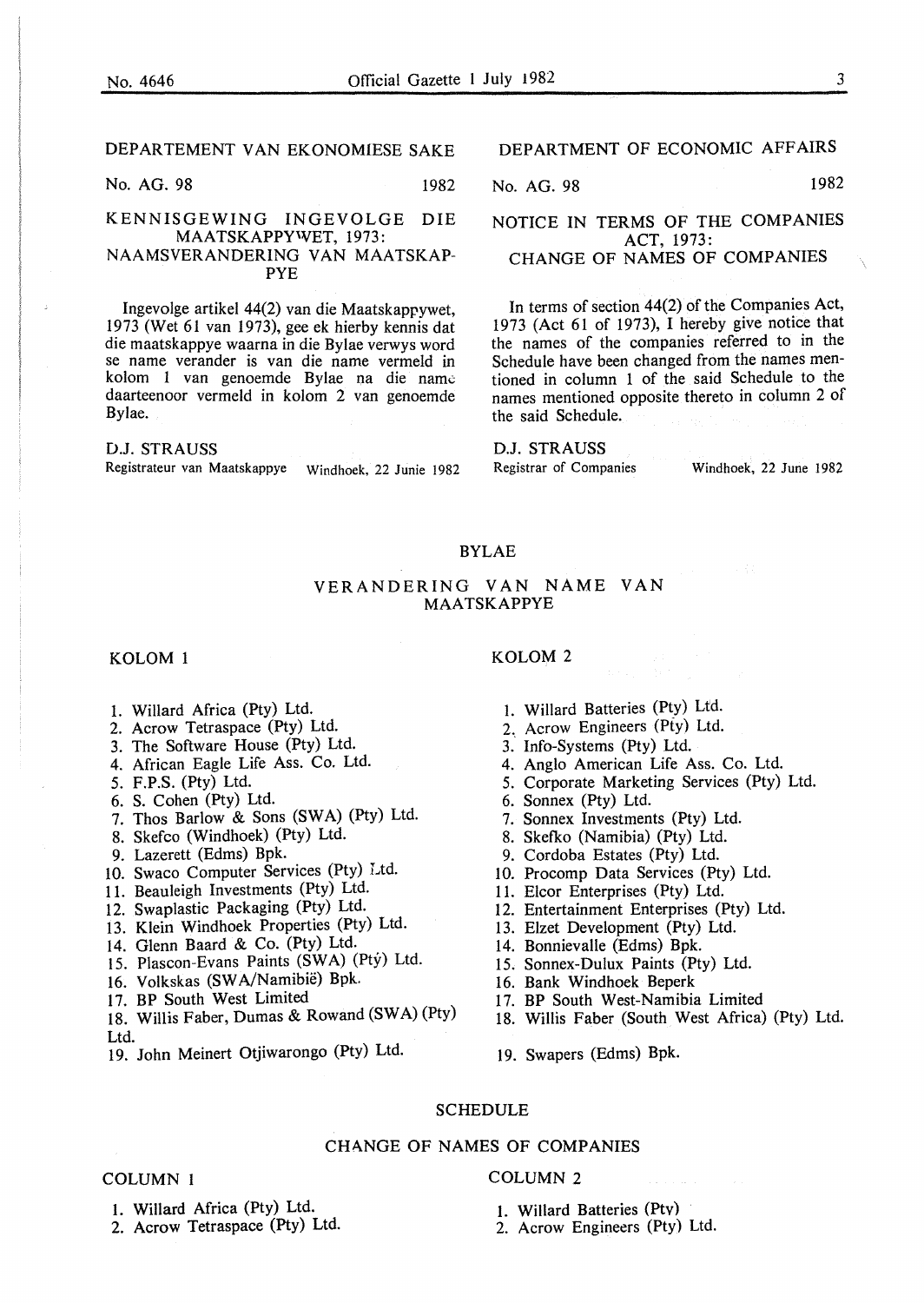- 3. The Software House (Pty) Ltd.
- 4. African Eagle Life Ass. Co. Ltd.
- 5. F.P.S. (Pty) Ltd.
- 6. S. Cohen (Pty) Ltd.
- 7. Thos Barlow & Sons (SWA) (Pty) Ltd.
- 8. Skefco (Windhoek) (Pty) Ltd.
- 9. Lazerett (Edms) Bpk.
- 10. Swaco Computer Services (Pty) Ltd.
- II. Beauleigh Investments (Pty) Ltd.
- 12. Swaplastic Packaging (Pty) Ltd.
- 13. Klein Windhoek Properties (Pty) Ltd.
- 14. Glenn Baard & Co. (Ptv) Ltd.
- 15. Plascon-Evans Paints (SWA) (Pty) Ltd.
- 16. Volkskas (SWA/Namibië) Bpk.
- 17. BP South West Limited
- 18. Willis Faber, Dumas & Rowand (SWA) (Pty) Ltd.
- 19. John Meinert Otjiwarongo (Pty) Ltd.
- 3. Info-Systems (Pty) Ltd.
- 4. Anglo American Life Ass. Co. Ltd.
- 5. Corporate Marketing Services (Pty) Ltd.
- 6. Sonnex (Pty) Ltd.
- 7. Sonnex Investments (Pty) Ltd.
- 8. Skefko (Namibia) (Pty) Ltd.
- 9. Cordoba Estates (Pty) Ltd.
- 10. Procomp Data Services (Pty) Ltd.
- 11. Elcor Enterprises (Pty) Ltd.
- 12. Entertainment Enterprises (Pty) Ltd.
- 13. Elzet Development (Pty) Ltd.
- 14. Bonnievalle (Edms) Bpk.
- 15. Sonnex-Dulux Paints (Pty) Ltd.
- 16. Bank Windhoek Beperk
- 17. BP South West-Namibia Limited
- 18. Willis Faber (South West Africa) (Pty) Ltd.
- 19. Swapers (Edms) Bpk.

#### DEPARTEMENT VAN EKONOMIESE SAKE

No. AG. 99 1982

#### KENNISGEWING INGEVOLGE DIE MAATSKAPPYWET, 1973: ONTBINDING VAN MAATSKAPPYE

Ingevolge artikel 419(2) van die Maatskappywet, 1973 (Wet 61 van 1973), gee ek hierby kennis dat die maatskappy in die Bylae vermeld, ontbind is.

D.J. STRAUSS Registrateur van Maatskappye Windhoek, 22 Junie 1982

#### BYLAE

#### REGISTRASIENOMMER, NAAM EN ADRES VAN MAATSKAPPY, BEDR YFS-KATEGORIE EN AANDELEKAPITAAL

485 - Steyns Properties (Pty) Ltd: Posbus 85, Windhoek, Beleggings, R1 600

70/4471 - Hell-Lamo (Pty) Ltd: Posbus 90, Otjiwarongo, Sekonder, R200

No. AG. 100

KENNISGEWING INGEVOLGE DIE MAATSKAPPYWET, 1973: OMSKEPPING VAN MAATSKAPPYE

Ingevolge artikel 28(3) van die Maatskappywet, 1973 (Wet 61 van 1973), gee ek hierby kennis  $-$ 

DEPARTMENT OF ECONOMIC AFFAIRS

No. AG. 99 1982

NOTICE IN TERMS OF THE COMPANIES ACT, 1973: DISSOLUTION OF COMPANIES

In terms of section 419(2) of the Companies Act, 1973 (Act 61 of 1973), I hereby give notice that the companies mentioned in the Schedule have been dissolved.

D.J. STRAUSS Registrar of Companies Windhoek, 22 June 1982

#### SCHEDULE

REGISTRATION NUMBER, NAME AND ADDRESS OF COMPANY, BUSINESS CATEGORY AND SHARE CAPITAL

485 - Steyns Properties (Pty) Ltd: P.O. Box 85, Windhoek, Investments, R1 600

70/447I - Hell-Lamo (Pty) Ltd: P.O. Box 90, Otjiwarongo, Secondary, R200

No. AG. 100 1982

NOTICE IN TERMS OF THE COMPANIES ACT, 1973: CONVERSION OF COMPANIES

In terms of section 28(3) of the Companies Act, 1973 (Act 61 of 1973), I hereby give notice -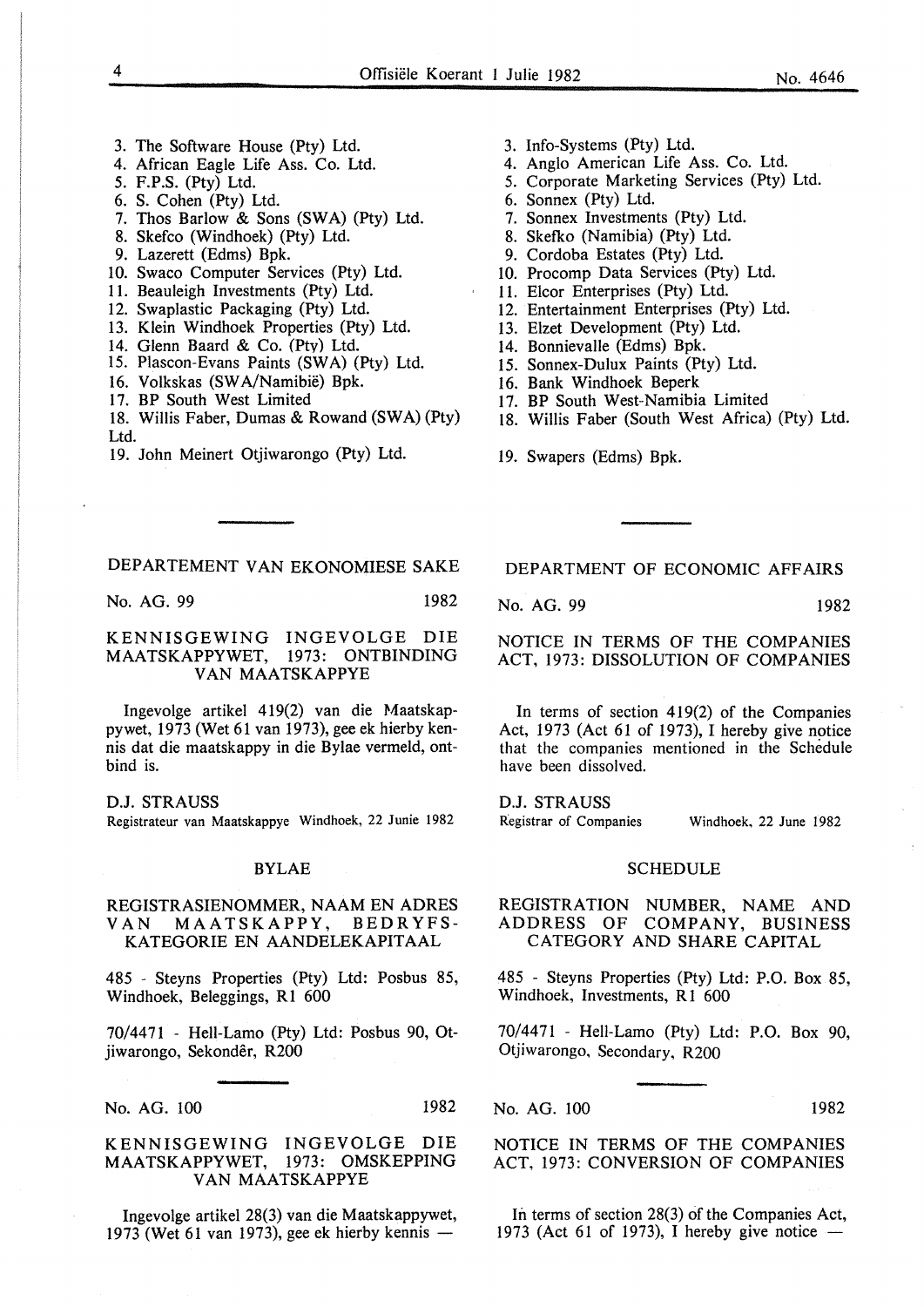- (a) dat die publieke maatskappye in Bylae 1 vermeld hulself in private maatskappye omskep het; en
- (b) dat die private maatskappy in Bylae II vermeld homself in 'n publieke maatskappy omskep het.

D.J. STRAUSS

Registrateur van Maatskappye Windhoek, 22 Junie 1982

#### BYLAE I

#### OMSKEPPING VAN PUBLIEKE MAAT-SKAPPYE IN PRIVATE MAATSKAPPYE

- I. F.P.S. Limited
- 2. S. Cohen Limited
- 3. Robor South West Limited.
- 4. Rudolf Schuster Limited.
- 5. Pioneer Cars & Tyres Limited.
- 6. Thos Barlow & Sons (SW A) Ltd.
- 7. S. Cohen (Keetmanshoop) Ltd.
- 8. The American Motor Co. Ltd.
- 9. S. Cohen (Gobabis) Limited.
- 10. Thos Barlow (SWA) Investments Ltd.
- 11. Windhoek Handelsmaatskappy Limited.
- 12. S. Cohen (Otjiwarongo) Limited.
- 13. Lewis Stores Limited.

#### BYLAE II

#### OMSKEPPING VAN PRIVAAT MAATSKAP-PYE IN PUBLIEKE MAATSKAPPYE

Skeleton Coast Diamonds (Proprietary) Limited.

DEPARTEMENT VAN EKONOMIESE SAKE No. AG. 101 1982

#### KENNISGEWING INGEVOLGE DIE MAATSKAPPYWET, 1973: VOORGENOME DEREGISTRASIE VAN MAATSKAPPYE

lngevolge artikel 73(3) van die Maatskappywet, 1973 (Wet 61 van 1973), gee ek hierby kennis dat na verloop van twee maande vanaf die datum van hierdie kennisgewing, die maatskappye wat in die Bylae genoem word gederegistreer sal word, tensy gegronde redes daarteen aangevoer word.

D.J. STRAUSS

Registrateur van Maatskappye Windhoek, 22 Junie 1982

- (a) that the public companies mentioned in Schedule I have converted themselves into private companies; and
- (b) that the private company mentioned in Schedule II has converted itself into a public company.

D.J. STRAUSS<br>Registrar of Companies

Windhoek, 22 June 1982

#### SCHEDULE I

#### CONVERSION OF PUBLIC COMPANIES INTO PRIVATE COMPANIES

- 1. F.P.S. Limited.
- 2. S. Cohen Limited.
- 3. Robor South West Limited.
- 4. Rudolf Schuster Limited.
- 5. Pioneer Cars & Tyres Limited.
- 6. Thos Barlow & Sons (SW A) Ltd.
- 7. S. Cohen (Keetmanshoop) Ltd.
- 8. The American Motor Co. Ltd.
- 9. S. Cohen (Gobabis) Ltd.
- 10. Thos Barlow (SWA) Investments Ltd.
- 11. Windhoek Handelsmaatskappye Limited.
- 12. S. Cohen (Otjiwarongo) Limited.
- 13. Lewis Stores Limited.

#### SCHEDULE II

#### CONVERSION OF PRIVATE COMPANY INTO PUBLIC COMPANY

Skeleton Coast Diamonds (Proprietary) Limited

DEPARTMENT OF ECONOMIC AFFAIRS No. AG. 101 1982

#### NOTICE IN TERMS OF THE COMPANIES ACT, 1973: INTENDED DEREGISTRATION OF COMPANIES

In terms of section 73(3) of the Companies Act, 1973 (Act 61 of 1973), I hereby give notice that at the expiration of two months from the date of this notice the companies mentioned in the Schedule will, unless good cause is shown to the contrary, be deregistered.

#### D.J. STRAUSS

Registrar of Companies Windhoek, 22 June 1982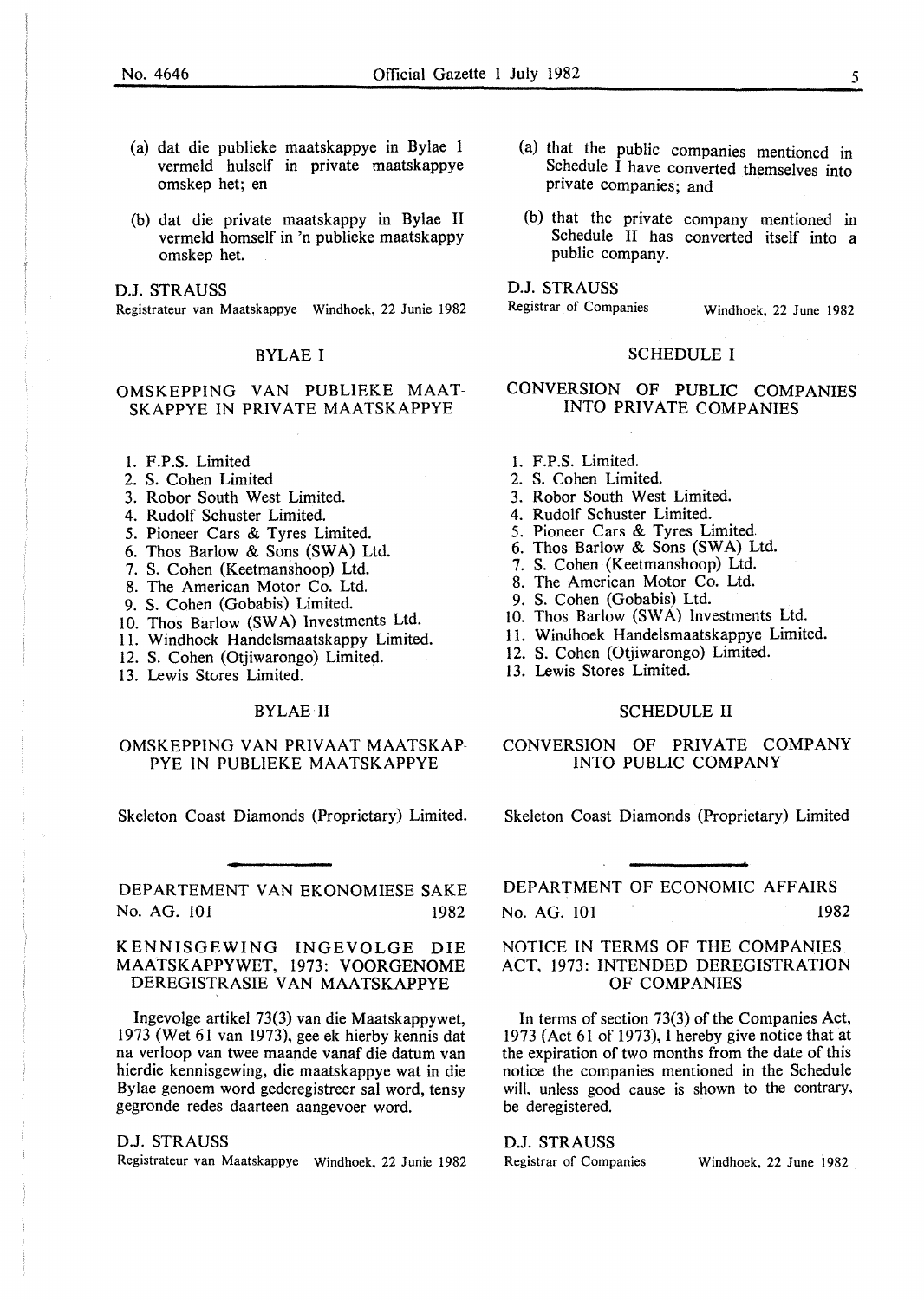#### BYLAE

#### REGISTRASIENOMMER, NAAM EN ADRES VAN DIE MAATSKAPPY, BEDRYFSKATE-GORIE EN AANDELEKAPITAAL

80/112 - Namibia Metals (Pty) Ltd: Windhoek, handel, R 100

79/079 - Friction and Filter Systems (Pty) Ltd: Windhoek, Handel, R4 000

No. AG. 102 1982

#### KENNISGEWING INGEVOLGE DIE MAATSKAPPYWET, 1973: DEREGISTRASIE VAN MAATSKAPPYE

Ingevolge artikel 73(5) van die Maatskappywet, 1973 (Wet 61 van 1973), gee ek hierby kennis dat ek die maatskappye in die Bylae vermeld kragtens genoemde artikel 73(5) gederegistreer het aangesien geen gegronde redes daarteen aangevoer is nie gedurende die tydperk vermeld in Goewermentskennisgewing AG. 25 van 1982, wat gepubliseer is kragtens artikel 73(3) van genoemde Maatskappywet, 1973.

D.J. STRAUSS

Registrateur van Maatskappye Windhoek, 22 Junie 1982

#### BYLAE

#### REGISTRASIENOMMER, NAAM EN ADRES VAN MAATSKAPPY, BEDR YFS-KATEGORIE EN AANDELEKAPITAAL

67/10198 - Didakta (Namibia) (Pty) Ltd: Windhoek, Sekonder, RlOO

78/01074 - Tinkor (Edms) Bpk: Windhoek, Mynbou, Rl 000

78/01415 - Northpoint Motors (Pty) Ltd: Windhoek, Handel, R1 000

80/057 - Workforce Namibia (Pty) Ltd: Windhoek, Dienste, R4 000

#### **SCHEDULE**

REGISTRATION NUMBER, NAME AND ADDRESS OF COMPANY, BUSINESS CATEGORY AND SHARE CAPITAL

80/112 - Namibia Metals (Pty) Ltd: Windhoek, Commerce, R100

79/079 - Friction and Filter Systems (Pty) Ltd: Windhoek, Commerce, R4 000

No. AG. 102 1982

#### NOTICE IN TERMS OF THE COMPANIES ACT, 1973: DEREGISTRATION OF COMPANIES

In terms of section 73(5) of the Companies Act, 1973 (Act 61 of 1973), 1 hereby give notice that I have under the said section 73(5) deregistered the companies mentioned in the Schedule as no good cause to the contrary was shown during the period mentioned in Government Notice AG. 25 of 1982, which had been published under section 73(3) of the said Companies Act, 1973.

D.J. STRAUSS

Registrar of Companies Windhoek, 22 June 1982

#### SCHEDULE

REGISTRATION NUMBER, NAME AND ADDRESS OF COMPANY, BUSINESS CATEGORY AND SHARE CAPITAL

67/10198 - Didakta (Namibia) (Pty) Ltd: Windhoek, Secondary, R 100

78/01074 - Tinkor (Edms) Bpk: Windhoek, Mining, R1 000

78/01415 - Northpoint Motors (Pty) Ltd: Windhoek, Commerce, R1 000

80/057 - Workforce Namibia (Pty) Ltd: Windhoek, Services, R4 000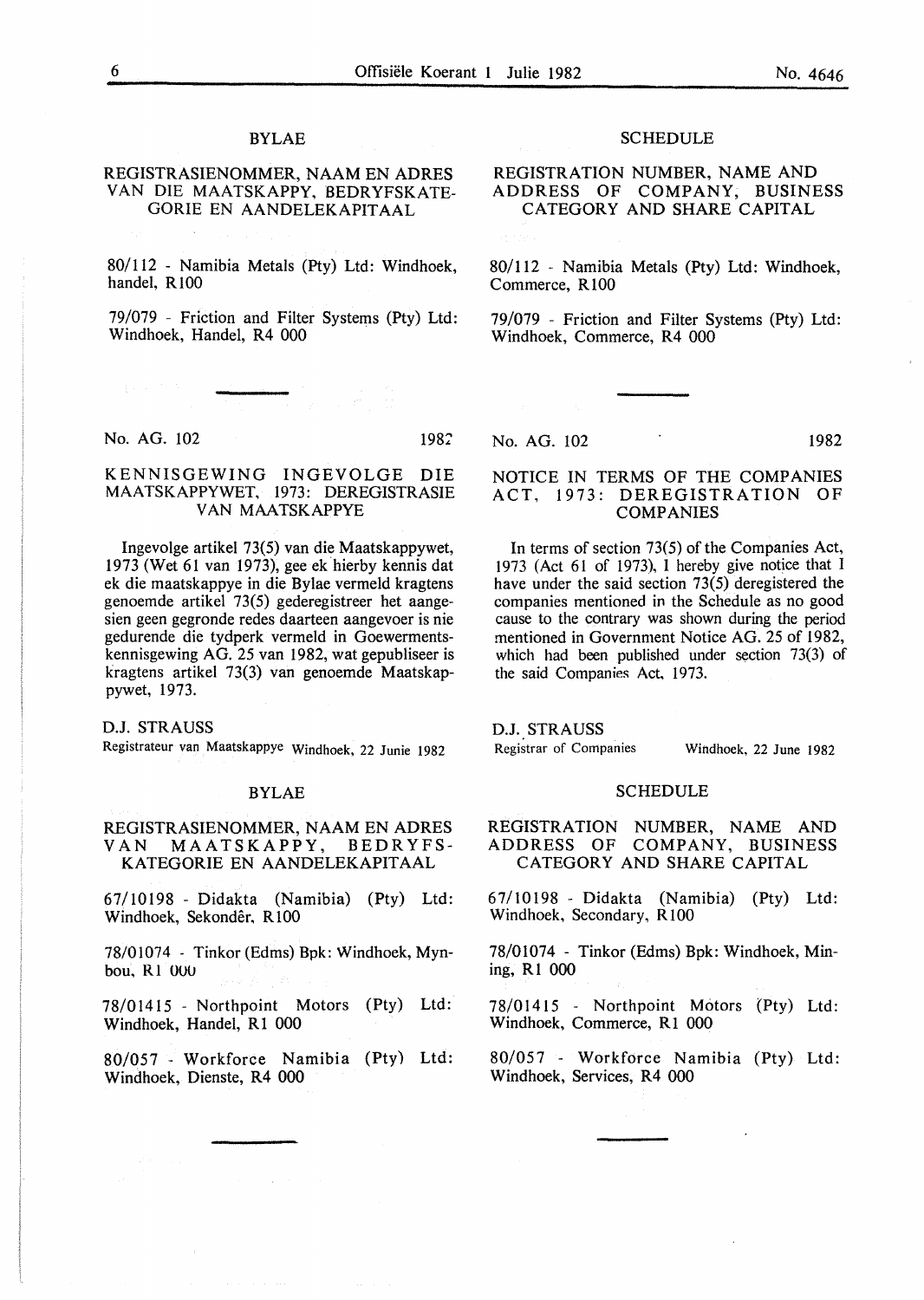No. AG. 103 1982

#### KENNISGEWING INGEVOLGE DIE MAATSKAPPYWET, 1973: VERTAALDE NAME

Ingevolge artikel 43(3) van die Maatskappy, 1973 (Wet 61 van 1973), gee ek hierby kennis dat ek ingevolge aansoeke kragtens artikel 43(1) van genoemde Maatskappywet, 1973, die letterlike vertaling in Afrikaans van die name van die maatskappye Namib Air (Proprietary) Limited en Namibia Airlines (Proprietary) Limited kragtens genoemde artikel 43(3) van genoemde Maatskappywet, 1973, as onderskeidelik Namib Air (Eiendoms) Beperk en Namibia Airlines (Eiendoms) Beperk geregistreer het.

D.J. STRAUSS Registrateur van Maatskappye Windhoek, 22 Junie 1982

No. AG 104 1982

#### KENNISGEWING INGEVOLGE DIE MAATSKAPPYWET, 1973: DEREGISTRASIE VAN BUITELANDSE

### MAATSKAPPYE

Ingevolge artikel 332(4) van die Maatskappywet, 1973 (Wet 61 van 1973), gee ek hierby kennis dal 'n kennisgewing dat die maatskappy opgehou het om 'n besigheidsplek in die gebied Suidwes-Afrika te he van elke buitelandse maatskappy waarna in die Bylae verwys word, ontvang is en dat ek elke sodanige maatskappy gederegistreer het.

D.J. STRAUSS Registrateur van Maatskappye Windhoek, 22 Junie 1982

#### BYLAE

#### REGISTRASIENOMMER, NAAM EN ADRES VAN MAATSKAPPY BEDRYFSKATEGORIE EN AANDELEKAPITAAL

 $F/UC/24069$  - ACROW ENGINEERS (PTY) LTDPosbus 2360, Windhoek, Sekonder, Rl 320 000

 $|F/UC/04497 - BUCKET REBUILDERS$ <br>(PTY) LTD: Posbus 20166, Windhoek, Sekondêr, R4 000

#### No. AG 103 1982

#### NOTICE IN TERMS OF THE COMPANIES ACT, 1973: TRANSLATED NAMES

In terms of section 43(3) of the Companies Act, 1973 (Act 61 of 1973), I hereby give notice that I have, pursuant to applications under section 43(1) of the said Companies Act, 1973, under the said section 43(3) of the said Companies Act, 1973, registered the literal translation into Afrikaans of the names of the companies Namib Air (Proprietary) Limited and Namibia Airlines (Proprietary) Limited as Namib Air (Eiendoms) Beperk and Namibia Airlines (Eiendoms) Beperk respectively.

#### D.J. STRAUSS

Registrar of Companies

Windhoek, 22 June 1982

No. AG. 104

1982

#### NOTICE IN TERMS OF THE COMPANIES ACT, 1973:

#### DEREGISTRATION OF EXTERNAL COMPANIES

In terms of section 332(4) of the Companies Act, 1973 (Act 61 of 1973), I hereby make known that a notice that the company has ceased to have a place of business :in the territory of South West Africa has been received from every external company referred to in the Schedule and that I have deregistered every such company.

D.J. \$TRAUSS Registrar of Companies Windhoek, 22 June 1982

#### SCHEDULE

REGISTRATION NUMBER, NAME AND ADDRESS OF COMPANY, BUSINESS GATEGORY AND SHARE CAPITAL

- $F/UC/24069 ACROW$  ENGINEERS (PTY)LTD: P.O. Box 2360, Windhoek, Secondary, R1 320 000
- $2F/UC/25069 BUCKET$  REBUILDERS (PTY) LTD: P. 0. Box 20166, Windhoek, Secondary, R4 000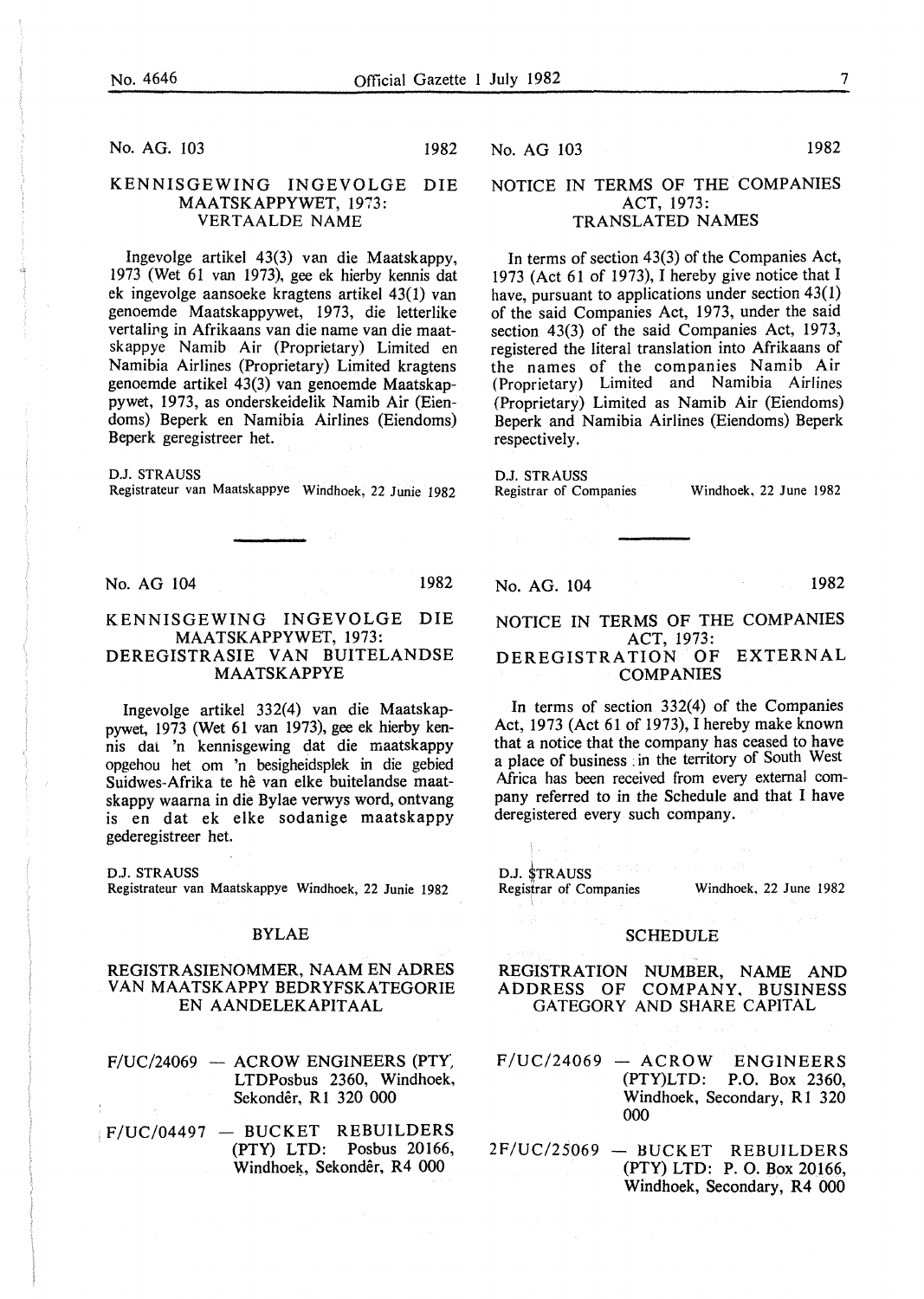$F$ 63)06117 - ANGLO AMERICAN PROSPECTING SERVICE )PTY) LTD: Posbus 85, Windhoek, Mynou, RIOO

No. AG. 105 1982

#### KENNISGEWING INGEVOLGE DIE MAATSKAPPYWET, 1973: DEREGISTRASIE VAN MAATSKAPPYE

lngevolge artikel 73(5) van die Maatskappywet, 1973 (Wet 61 van 1973). gee ek hierby kennis dat 'n skriftelike verklaring met die strekking dar die maatskappy opgehou het om besigheid te dryf en geen bate of laste besit nie van elke maatskappy waarna in die Bylae verwys word, ontvang is en dat ek elke sodanige maatskappy gederegistreer het.

D.J. STRAUSS

Registrateur van Maatskappye Windhoek, 22 Junie 1982

#### BYLAE

#### REGISTRASIENOMMER, NAAM EN ADRES VAN MAATSKAPPY, BEDRYFSKATEGORIE EN AANDELEKAPITAAL

 $205/69$  - STECOMA (PTY) LTD: Posbus 3502, Windhoek, Handel, R1 000

80/017 - NAMIBRO REKLAME (EDMS) BPK: Posbus 30, Windhoek, Dienste, R300

1574 - GEMSBOKKRAAL (EDMS) BPK: Posbus 30, Windhoek, Landbou, R15 000

 $69/18040$  - ARPCO MOTORS (PTY) LTD: Posbus 566, Keetmanshoop, Dienste R20 000

 $1471 - \text{MARIENTAL}$  APTEEK (EDMS) BPK: Posbus 30, Windhoek, Handel, R2 000

 $70/14080$  - PELLA INVESTMENT HOLDING COMPANY (PTY) LTD: Posbus 30, Windhoek, Beleggings, R5 000

 $80/106$  - AFRICAN DAWN HOTELS (PTY) LTD: Posbus 21414, Windhoek, Handel, R4 000

79/006 - DED KONSTRUKSIE (EDMS) BPK: Posbus 30, Windhoek, Sekonder, R1 500

80/047 - BOTSCHAFT OBJEKTIV (EDMS) BPK: Posbus 21310, Windhoek, Handel, 4 000 S.P.W.

 $F/63/06117 - ANGLO AMERICAN$ PROSPECTING SERVICES<br>(PTY) LTD: P.O. Box 85, P.O. Box 85, Windhoek, Mining, R 100

No. AG. 105 1982

#### NOTICE IN TERMS OF THE COMPANIES ACT, 1973: DEREGISTRATION OF COMPANIES

In terms of section 73(5) of the Companies Act, 1973(Act 61 of 1973), I hereby give notice that a written statement to the effect that the company has ceased to carry on business and has no assets or liabilities has been received from every company referred to in the Schedule, and that I deregistered every such company.

D.J. STRAUSS<br>Registrar of Companies

Windhoek. 22 June 1982

#### SCHEDULE

REGISTRATION NUMBER, NAME AND ADDRESS OF COMPANY, BUSINESS CATEGORY AND SHARE CAPITAL

 $205/69$  - STECOMA (PTY) LTD: P.O. Box 3502, Windhoek, Commerce, R1 000

80/017 - NAMIBRO REKLAME (EDMS) BPK: P.O. Box 30, Windhoek, Services, R300

1574 - GEMSBOKKRAAL (EDMS) BPK: P.O. Box 30, Windhoek, Farming, R15 000

 $69/18040$  - ARPCO MOTORS (PTY) LTD: P.O.Box 566, Keetmanshoop, Services, R20 000

1471 - MARIENTAL APTEEK (EDMS) BPK: P.O. Box 30, Windhoek, Commerce, R2 000

70/14080 - PELLA INVESTMENT HOLDING COMPANY (PTY) LTD: P.O. Box 30, Windhoek, Investment, R5 000

 $80/106$  - AFRICAN DAWN HOTELS (PTY) LTD: P.O. Box 21414, Windhoek, Commerce, R4 000

79/006 - DED KONSTRUKSIE (EDMS) BPK: P.O. Box 30, Windhoek, Secondary, R1 500

80/047 - BOTSCHAFT OBJEKTIVE (EDMS) BPK: P.O. Box 21310, Windhoek, Commerce, 4 000 N.P.V.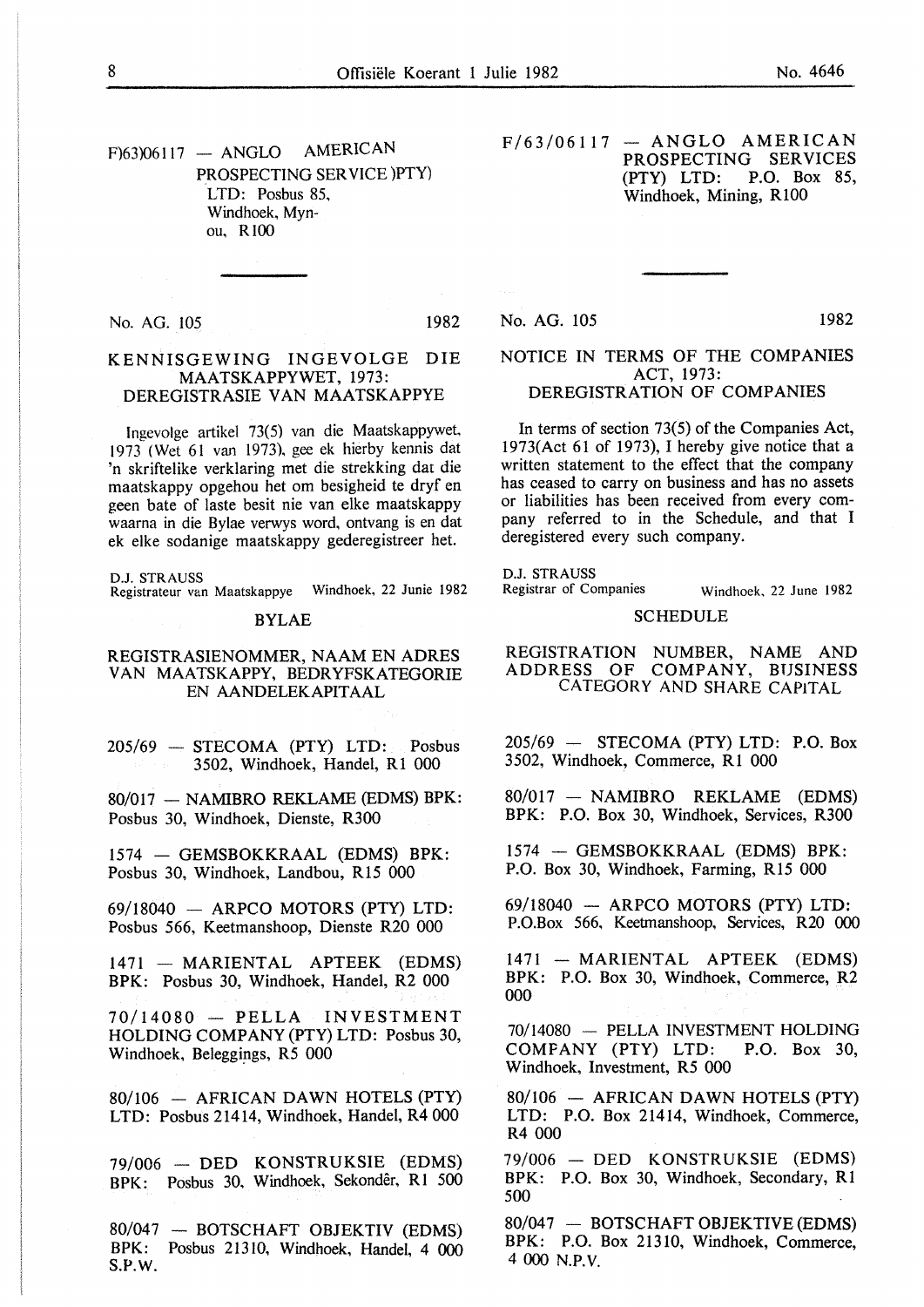No. AG. 106 1982

#### KENNISGEWING INGEVOLGE DIE MAATSKAPPYWET, 1973: DEFENSIEWE NAME

Ingevolge artikel 43(3) van die Maatskappywet, 1973 (Wet 61 van 1973), gee ek hierby kennis dat ek ingevolge aansoeke kragtens artikel 43(2) van genoemde Maatskappywet, 1973, die name wat in die Bylae vermeld word as defensiewe name geregistreer het.

D.J. STRAUSS

Registrateur van Maatskappye Windhoek, 22 Junie 1982

### **BYLAE**

- 1. CORPORATION OF SECRETARIES<br>2. INCORPORATED INSTITUTE OF
- 2. INCORPORATED INSTITUTE SECRETARIES OF SOUTH AFRICA
- 3. "TOYS R US"
- 4. SCHUSTERS
- 5. SONNEX APPLIANCE
- 6. CARGO CARRIERS
- 7. KANTOORTOERUSTING SENTRUM
- 8. OFFICE EQUIPMENT CENTRE
- 9. DIE BANK VAN NAMIBIE
- 10. DIE BANK VON NAMIBIA
- 11. THE BANK OF NAMIBIA
- 12. J. GODDARD & SONS
- 13. S.C. JOHNSON
- 14. THE CHARTERED INSTITUTE OF PROFESSIONAL ADMINISTRATORS
- 15. MARMORAN RESIN BONDED PLASTER
- 16. NAMIBIA OXYGEN
- 17. F.T. BUILDING & HARDWARE CENTRES
- 18. DO IT HOME IMPROVEMENT CENTRES
- 19. F.T. THE HANDYMAN'S WORLD
- 20. SPORTS POOLS
- 21. MAIL SHOP
- 22. GAME WORLD
- 23. PAGES STORES
- 24. MARKHAMS OUTFITTERS
- 25. LEWIS FOSCHINI INVESTMENTS
- 26. HEFIC
- 27. FOSCHINI
- 28. AMERICAN SWISS WATCH COMPANY
- 29. EET-SUM-MOR
- 30. FINO
- 31. PRO-VITA
- 32. TANNER
- 33. TENNIS
- 34. BROOK STREET BUREAU
- 35. BAKERS

No. AG. 106 1982

#### NOTICE IN TERMS OF THE COMPANIES ACT. 1973: DEFENSIVE NAMES

In terms of section 43(3) of the Companies Act. 1973 (Act 61 of 1973), I hereby give notice that I have, pursuant to applications under section 43(2) of the said Companies Act, 1973, registered the names mentioned in the Schedule as defensive names.

D.J. STRAUSS<br>Registar of Companies Windhoek. 22 June 1982

#### **SCHEDULE**

- I. CORPORATION OF SECRETARIES
- 2. INCORPORATED INSTITUTE OF SECRETARIES OF SOUTH AFRICA
- 3. "TOYS R US"
- 4. SC HUSTERS
- 5. SONNEX APPLIANCE
- 6. CARGO CARRIERS
- 7. KANTOORTOERUSTING SENTRUM
- 8. OFFICE EQUIPMENT CENTRE
- 9. DIE BANK VAN NAMIBIE
- 10. DIE BANK VON NAMIBIA
- 11. THE BANK OF NAMIBIA
- 12. J. GODDARD & SONS
- 13. S.C. JOHNSON
- 14. THE CHARTERED INSTITUTE OF PROFESSIONAL ADMINISTRATORS
- 15. MARMORAN RESIN BONDED PLASTER
- 16. NAMIBIA OXYGEN
- 17. F.T. BUILDING & HARDWARE CENTRES
- 18. DO IT HOME IMPROVEMENT CENTRES
- 19. F.T. THE HANDYMAN'S WORLD
- 20. SPORTS POOLS
- 21. MAIL SHOP
- 22. GAME WORLD
- 23. PAGES STORES
- 24. MARKHAMS OUTFITTERS
- 25. LEWIS FOSCHINI INVESTMENTS
- 26. HEFIC
- 27. FOSCHINI
- 28. AMERICAN SWISS WATCH COMPANY
- 29. EET-SUM-MOR
- 30. FINO
- 31. PRO-VITA
- 32. TANNER
- 33. TENNIS
- 34. BROOK STREET BUREAU
- 35. BAKERS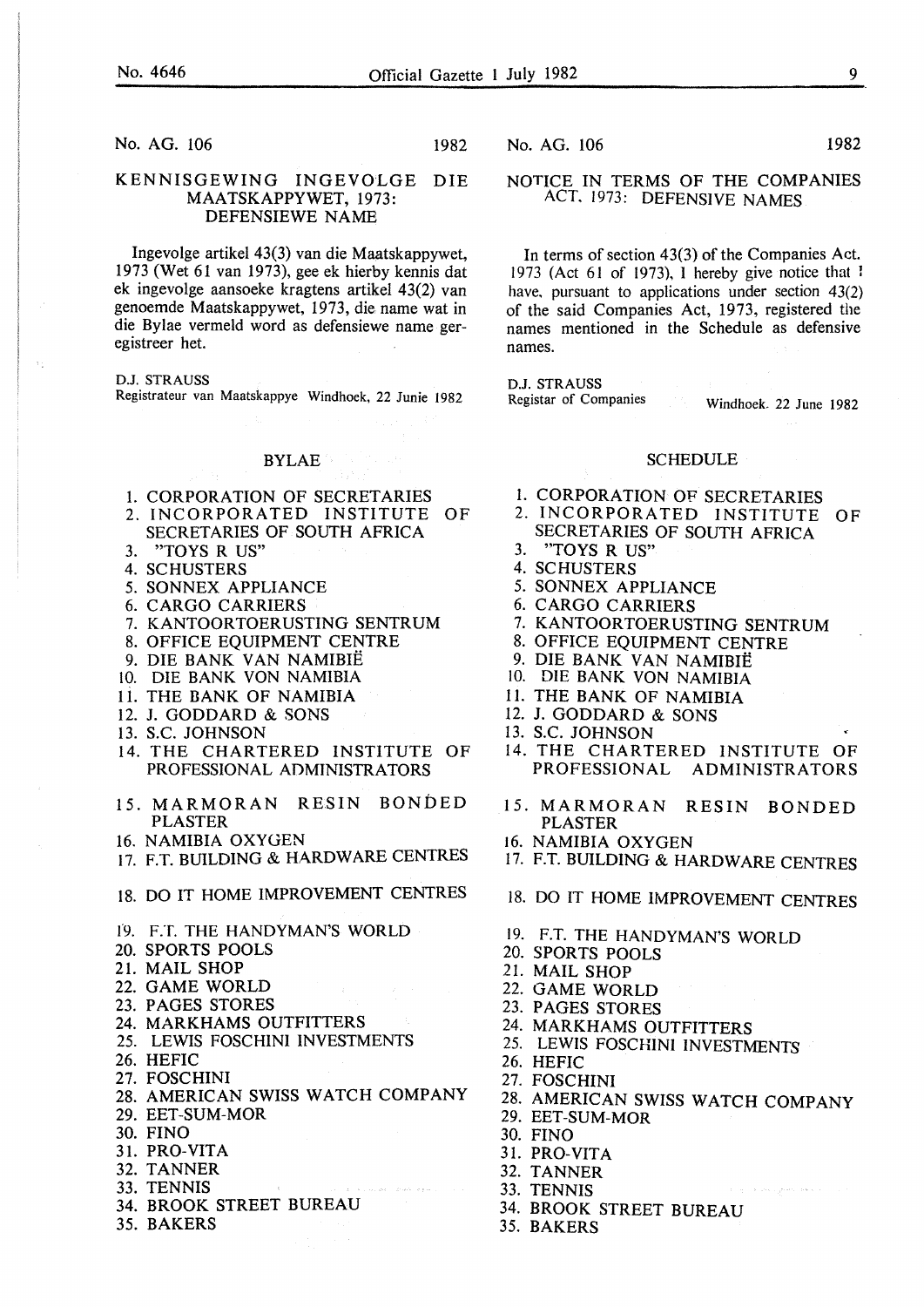36. SELECTED PRODUCTS 37. BAUMANN'S BISCUITS

38. SUPER WEAVE

36. SELECTED PRODUCTS 37. BAUMANN'S BISCUITS 38. SUPERWEA VE 39. HECTOR POWE 40. BOXER 41. DINGLER 42. MARKS AND SPENCER 43. WOOLWORTHS 44. NUEXCO/AFRICA 45. NUEXCO 46. HIRE AND FLY 47. NAMTRAC 48. SESCO 49. SONNEX MOTOR COMPANY 50. RTZ ORE SORTERS 51. ARDMORE & BEECHWOOD 52. M.F.P. 53. MUSIC FOR PLEASURE 54. GOOD YEAR TYRE & RUBBER 55. ABERDARE CABLES AFRICA 56. A YCLIFFE CABLES 57. ENTERPRISE BISCUITS 58. THE SOUTH AFRICAN BREWERIES 59. S.A.B. 60. OCB 61. NAMIBIAN CHAMBER OF COMMERCE & INDUSTRY 62. CLICKS STORES (SOUTH WEST AFRICA) 63. WHATS HAPPENING (S.W.A.) 64. MUTUAL & FEDERAL INSURANCE OF NAMIBIA 65. SOUTHERN ASSOCIATES 66. THE GENERAL ELECTRIC COMPANY 67. G.E.C. SOUTH AFRICA 68. HULAMIN 69. THE AFRICAN BANK 70. UNION CARBIDE 71. UCAR 72. A VIS HIRING & LEASING 73. UNICORN LINES 74. UNICORN DEPOTS 75. AVIS RENT A CAR 76. A VIS MOTORS 77. WESTWOOD- PHARMACEUTICALS 78. CLAIROL 79. BRISTOL-MEYERS 80. PROTELECT 81. AFRICAN PRODUCTS 82. A.E. MOTOR SPARES 83. SILVERTON RADIATOR SERVICES 84. PORTLAND CEMENT INSTITUTE 85. "CAPE PORTLAND CEMENT" 86. PURITY PAPER<br>87. THAMES TELEVISION INTERNATIONAL VIDEO AND SOUND 88. MEAD JOHNSON 89. DRACKETT 90. HEPWORTHS 91. TOPIC STORES (SWA) 92. TOP CENTRE (SWA)

39. HECTOR POWE 40. BOXER 41. DINGLER 42. MARKS AND SPENCER 43. WOOL WORTHS 44. NUEXCO/AFRICA 45. NUEXCO 46. HIRE AND FLY 47. NAMTRAC 48. SESCO 49. SONNEX MOTOR COMPANY 50. RTZ ORE SORTERS 51. ARDMORE & BEECHWOOD 52. M.F.P. 53. MUSIC FOR PLEASURE 54. GOOD YEAR TYRE & RUBBER 55. ABERDARE CABLES AFRICA 56. A YCLIFFE CABLES 57. ENTERPRISE BISCUITS 58. THE SOUTH AFRICAN BREWERIES 59. S.A.B. 60. OCB 61. NAMIBIAN CHAMBER OF COMMERCE & INDUSTRY 62. CLICKS STORES (SOUTH WEST AFRICA) 63. WHAT'S HAPPENING (S.W.A.) 64. MUTUAL & FEDERAL INSURANCE OF NAMIBIA 65. SOUTHERN ASSOCIATES 66. THE GENERAL ELECTRIC COMPANY 67. G.E.C. SOUTH AFRICA 68. HULAMIN 69. THE AFRICAN BANK 70. UNION CARBIDE 71. UCAR 72. A VIS HIRING & LEASING 73. UNICORN LINES 74. UNICORN DEPOTS 75. AVIS RENT A CAR 76. A VIS MOTORS 77. WESTWOOD PHARMACEUTICALS 78. CLAIROL 79. BRISTOL-MEYERS 80. PROTELECT 81. AFRICAN PRODUCTS 82. A.E. MOTOR SPARES 83. SILVERTON RADIATOR SERVICES 84. PORTLAND CEMENT INSTITUTE 85. "CAPE PORTLAND CEMENT" 86. PURITY PAPER 87. THAMES TELEVISION INTERNATIONAL VIDEO AND SOUND 88. MEAD JOHNSON 89. DRACKETT 90. HEPWORTHS 91. TOPIC STORES (SWA) 92. TOP CENTRE (SWA)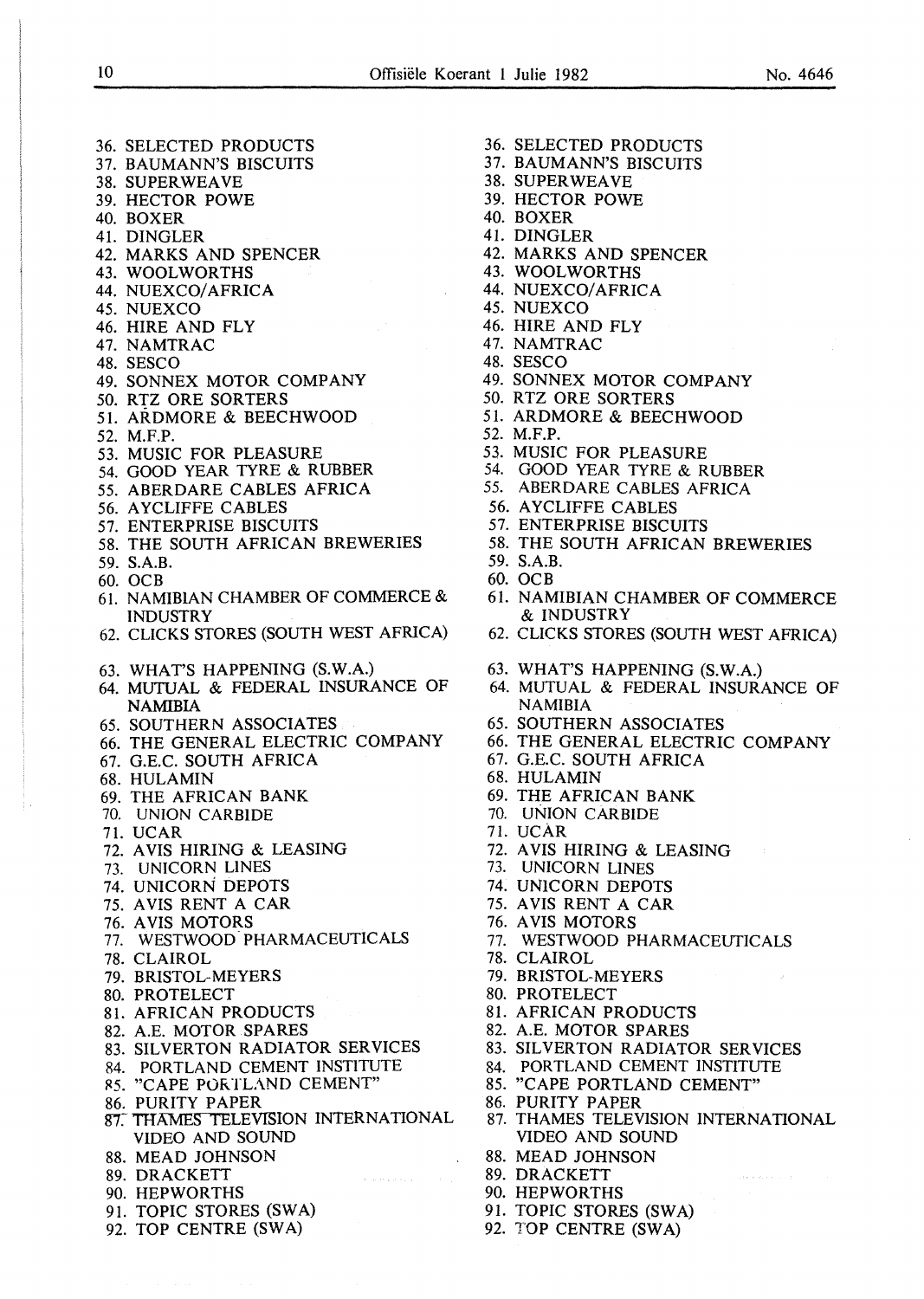*'f-*

### - **Advertensies**

#### ADVERTEER IN DIE OFFISIELE KOERANT VAN SUIDWES-AFRIKA

I. Die Buitengewone *Offisiele Koerant* wat advertensies bevat verskyn op elke Vrydag van elke maand; indien 'n Vrydag op 'n Openbare Feesdag val, verskyn die *Offisiele Koerant* op die voorafgaande Donderdag.

2. Advertensies wat in die *Offisiele Koerant* geplaas moet word, moet in die taal waarin hulle sal verskyn aan die OFFISIELE KOERANTKANTOOR, P.S. 13200, Windhoek, geadresseer word. of by Kamer 12 Sam Cohengebou Windhoek afgelewer word, nie later nie as 3 nm op die NEGENDE dag voor die verskyning van die *Offisiele Koerant,* waarin die advertensie geplaas moet word.

3. Advertensies word vir die openbare voordeel in die *Offisiele Koerant* gepubliseer. Vertalings moet deur die Adverteerder of sy agent gelewer word indien verlang.

4. Slegs regsadvertensies word vir publikasie in die *Offisiele Koerant* aangeneem en hulle is onderworpe aan die goedkeuring van die Sekretaris van Burgersake en Mannekrag, wat die aanneming of verdere publikasie van 'n advertensie mag weier.

5. Die Sekretaris van Burgersake en Mannekrag behou hom die reg voor om die kopie te redigeer, te hersien en oortollige besonderhede weg te laat.

6. Advertensies moet sover moontlik getik wees. Die manuskrip van advertensies moet slegs op een kant van die papier geskryf word en aile eiename moet duidelik wees. In geval 'n naam weens onduidelike handskrif foutief gedruk word, kan die advertensie slegs dan herdruk word as die koste van 'n nuwe plasing betaal word.

7. Geen aanspreeklikheid word aanvaar vir enige vertraging in die publisering daarvan op 'n ander datum as die deur die insender bepaal. Insgelyks word geen aanspreeklikheid aanvaar ten opsigte van enige redigering, hersiening, weglatings, tipografiese foute en foute wat weens dowwe of onduidelike kopie mag ontstaan nie.

8. Die insender word aanspreeklik gehou vir enige skadevergoeding en koste wat voortvloei uit enige aksie wat weens die publisering, hetsy met of sonder enige weglating, foute, onduidelikhede of in watter vorm ookal, van 'n kennisgewing teen die Administrateur-generaal ingestel word.

9. Die jaarlikse intekengeld op die *Offisiele Koerant* is Rl2,50 posvry in hierdie Gebied en die Republiek van Suid-Afrika, verkrygbaar by die here Swapers Beperk, Posbus 56, Windhoek. Oorsese intekenaars moet posgeld vooruitbetaal. Enkel eksemplare van die *Offisiele Koerant* is verkrygbaar van die here Swapers Beperk, Posbus 56, Windhoek, teen 30c per eksemplaar. Eksemplare word vir slegs twee jaar in voorraad gehou.

10. Die koste vir die plasing van kennisgewings is soos volg en is betaalbaar by wyse van tjeks, wissels, pos- of geldorders:

## I **Advertisements**

#### ADVERTISING IN THE OFFICIAL GAZETTE OF SOUTH WEST AFRICA

1. The *Official Gazette* Extraordinary containing advertisements is published on every Friday of each month; if those days fall on a Public Holiday, the *Official Gazette* is published on the preceding Thursday.

2. Advertisements for insertion in the *Official Gazette*  should be addressed to the OFFICIAL GAZETTE OFFICE, P.B. 13200, Windhoek, or be delivered to Room 12 Sam Cohen Building Windhoek, in die languages in which they are to be published, not later than 3 p.m. on the NINTH day before the date of publication of the *Official Gazette* in which they are to be inserted.

3. Advertisements are published in the *Official Gazette*  for the benefit of the public. Translations if desired, must be furnished by the advertiser or his agent.

4. Only law advertisements are accepted for publication in the *Official Gazette,* and are subject to the approval of the Secretary for Civic Affairs and Manpower, who may refuse to accept or may decline further publication of any advertisement.

5. The Secretary for Civic Affairs and Manpower reserves the right to edit and revise copy and to delete therefrom any superfluous detail.

6. Advertisements should as far as possible be typewritten. Manuscript of advertisements should be written on one side of the paper only, and all proper names plainly inscribed; in the event of any name being incorrectly printed as a result of indistinct writing, the advertisement can only be republished on payment of the cost of another insertion.

7. No liability is assumed for any delay in publishing a notice or for publishing it on any date other than that stipulated by the advertiser. Similarly no liability is assumed in respect of any editing, revision, omission, typographical errors or errors resulting from faint or indistinct copy.

8. The advertiser will be held liable for all compensation and costs arising from any action which may be instituted against the Administrator-General as a result of the publication of a notice with or without any omission, errors, lack of· clarity or in any form whatsoever.

9. The subscription for the *Official Gazette* is Rl2,50 per annum, post free in this Territory and the Republic of South Africa, obtainable from Messrs. Swapers Limited, P.O. Box 56. Windhoek. Postage must be prepaid by overseas subscribers. Single copies of the *Official Gazette* may be obtained from Swapers Limited, P.O. Box 56, Windhoek, at the price of 30c per copy. Copies are kept in stock for only two years.

10. The charge for the insertion of notices is as follows and is payable in the form of cheques, bills, postal or money orders: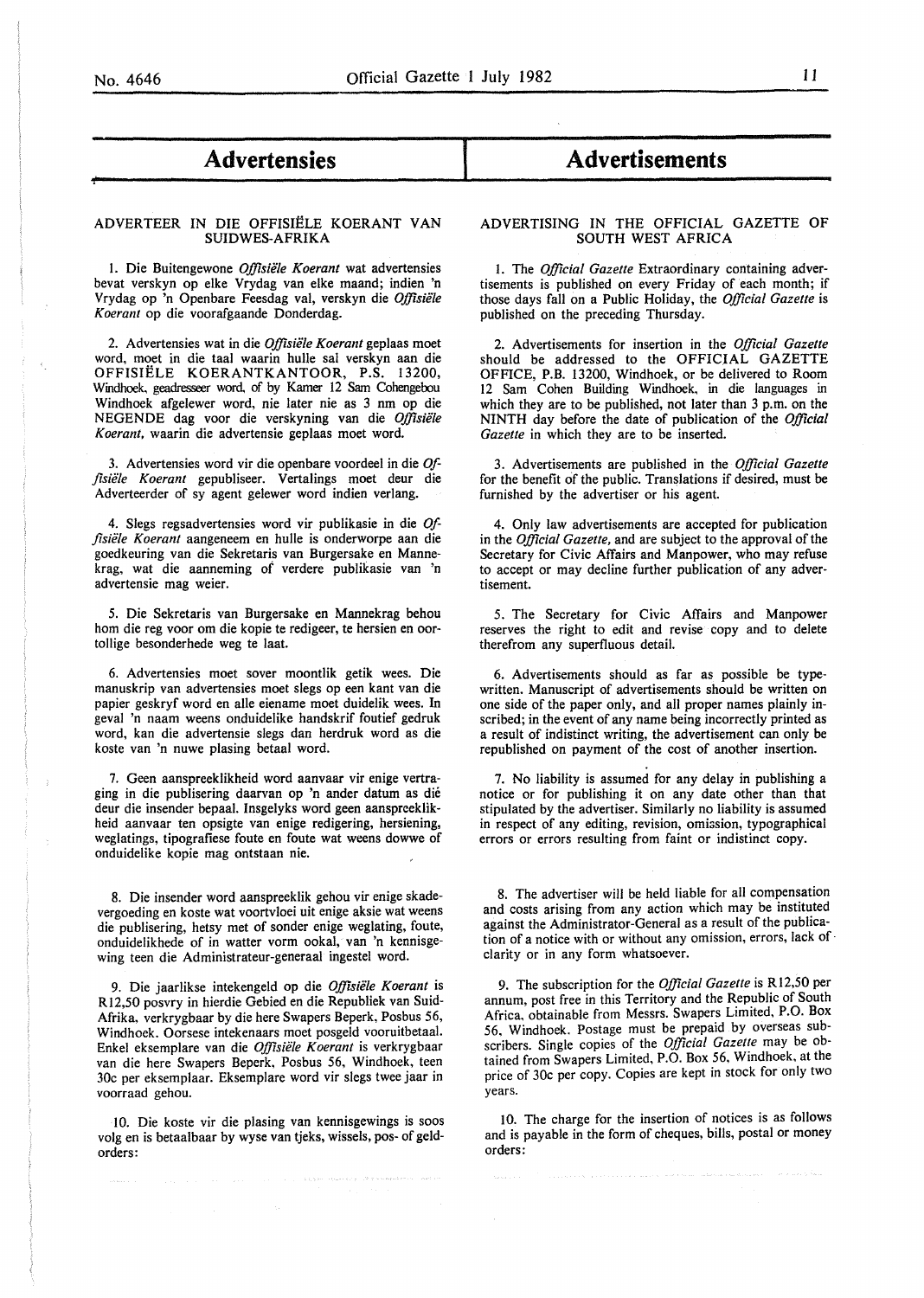LIST OF FIXED TARIFF RATES

#### LYS VAN VASTE TARIEWE

| Gestandaardiseerde kennisgewings                                                                                                                                                                  | Tarief per<br>plasing<br>R | Sandardised notices                                                                                                                                                                           | Rate per<br>insertion<br>R |
|---------------------------------------------------------------------------------------------------------------------------------------------------------------------------------------------------|----------------------------|-----------------------------------------------------------------------------------------------------------------------------------------------------------------------------------------------|----------------------------|
|                                                                                                                                                                                                   | R3,25                      |                                                                                                                                                                                               |                            |
|                                                                                                                                                                                                   | 6,00                       |                                                                                                                                                                                               | R3,25                      |
|                                                                                                                                                                                                   | 5,00                       |                                                                                                                                                                                               | 6,00<br>5,00               |
| Boedelwettekennisgewings: Vorms J.                                                                                                                                                                |                            | Administration of Estates Acts notices: Forms J.                                                                                                                                              |                            |
|                                                                                                                                                                                                   | 2,00                       |                                                                                                                                                                                               | 2,00                       |
| Derdeparty assuransie eise om skadevergoeding                                                                                                                                                     | 2,50                       | Third party insurance claims for ompensation                                                                                                                                                  | 2,50                       |
| Insolvensiewet en<br>maatskappywettekennisge-<br>wings: J. 28, J. 29, Vorms 1 tot 9                                                                                                               | 4,00                       | Insolvency Act and Company Acts notices: J. 28,                                                                                                                                               | 4,00                       |
| L.W. $-$ Vorms 2 en $6 -$ by komstige verkla-<br>rings volgens woordetaltabel, toegevoeg tot die<br>basiese tarief.                                                                               |                            | $N.B.$ – Forms 2 and 6 – additional statements<br>according to word count table, added to the<br>basic tariff.                                                                                |                            |
| Naamsverandering (vier plasings)                                                                                                                                                                  | 25,00                      |                                                                                                                                                                                               | 25,00                      |
| Naturalisasiekennisgewings (insluitende 'n her-                                                                                                                                                   |                            | Naturalisation notices (including a reprint for the                                                                                                                                           |                            |
|                                                                                                                                                                                                   | 2,00                       |                                                                                                                                                                                               | 2,00                       |
| Onopgeëiste geld — slegs in die buitengewone $Of$ -                                                                                                                                               |                            | Unclaimed moneys - only in the extraordinary                                                                                                                                                  |                            |
| fisiële Koerant, sluitingsdatum 15 Januarie (per in-                                                                                                                                              |                            | Official Gazette, closing date 15 January (per entry                                                                                                                                          |                            |
| skrywing van "naam, adres en bedrag")                                                                                                                                                             | 0,80<br>5,00               | of "name, address and amount")                                                                                                                                                                | 0,80                       |
| Slumopruimingshofkennisgewings, per perseel                                                                                                                                                       | 4,00                       | Slum Clearance Court notices, per premises                                                                                                                                                    | 5,00<br>4,00               |
| Verlore lewensversekeringspolisse                                                                                                                                                                 | 2,00                       |                                                                                                                                                                                               | 2,00                       |
| Nie gestandaardiseerde kennisgewings                                                                                                                                                              |                            | Non standardised notices                                                                                                                                                                      |                            |
| Maatskappykennisgewings:                                                                                                                                                                          | in 19                      | Company notices:                                                                                                                                                                              |                            |
| Kort kennisgewings: Vergaderings, besluite,<br>aanbod van skikking, omskepping van maat-<br>skappy, vrywillige likwidasies, ens.: sluiting van<br>oordrag van lederegisters en/of verklarings aan | 11,00                      | Short notices: Meetings, resolutions, offer of com-<br>promise, conversion of company, voluntary<br>windings-up; closing of transfer or members'<br>registers and/or declaration of dividends | 11,00                      |
|                                                                                                                                                                                                   |                            |                                                                                                                                                                                               |                            |
| Dranklisensie kennisgewings (in buitengewone Of-<br>fisiële Koerante, t.w. Junie/Tvl. November/Kaap,<br>Januarie/OVS., April/Natal) per tweetalige aan-                                           | 7,00                       | Liquor Licence notices (in extraordinary Gazettes,<br>viz. June/Tvl. November/Cape, January/O.F.S.,<br>April/Natal), per bilingual application                                                | 7,00                       |
|                                                                                                                                                                                                   |                            | Declaration of dividend with profit statements, in                                                                                                                                            |                            |
| Verklaring van dividende met profytstate, notas in-                                                                                                                                               | 25,00                      |                                                                                                                                                                                               | 25,00                      |
| Lang kennisgewings: Oordragte, veranderings met<br>betrekking tot aandele of kapitaal, aflossings, be-                                                                                            | 37,00                      | Long notices: Transfers, changes in respect of<br>shares or capital, redemptions, resolutions, volun-                                                                                         | 37,00                      |
|                                                                                                                                                                                                   |                            |                                                                                                                                                                                               |                            |
| Handelsmerke in Suidwes-Afrika                                                                                                                                                                    | 11,00                      | Trade marks in South West Africa                                                                                                                                                              | 11,00                      |
| Likwidateurs en ander aangesteldes se kennisge-                                                                                                                                                   | 7,00                       | Liquidator's and other appointees' notices                                                                                                                                                    | 7,00                       |
|                                                                                                                                                                                                   |                            |                                                                                                                                                                                               |                            |
| Geregtelike en ander openbare verkope:                                                                                                                                                            |                            | Sales in execution and other public sales:                                                                                                                                                    |                            |
|                                                                                                                                                                                                   | 18,00                      |                                                                                                                                                                                               | 18,00                      |
| Openbare veilings, verkope en tenders:                                                                                                                                                            |                            | Public auctions, sales and tenders:                                                                                                                                                           |                            |
|                                                                                                                                                                                                   | 6,00                       |                                                                                                                                                                                               | 6,00                       |
|                                                                                                                                                                                                   | 15,00                      |                                                                                                                                                                                               | 15,00                      |
|                                                                                                                                                                                                   | 23,00                      |                                                                                                                                                                                               | 23,00                      |
| Orders van die Hof:<br>diamonds.                                                                                                                                                                  |                            | Orders of the Court:                                                                                                                                                                          |                            |
| Voorlopige en finale likwidasies of sekwestra-                                                                                                                                                    |                            | Provisional and final liquidations or sequestra-                                                                                                                                              |                            |
|                                                                                                                                                                                                   | 14,00                      |                                                                                                                                                                                               | 14,00                      |
| Vertalings of veranderings in kapitaal, same-                                                                                                                                                     |                            | Reductions or changes in capital mergers, offer                                                                                                                                               |                            |
|                                                                                                                                                                                                   | 37,00                      | Judicial managements, curator bonis and similar                                                                                                                                               | 37,00                      |
| Geregtelike besture, kurator bonis en soort-                                                                                                                                                      | 37,00                      |                                                                                                                                                                                               | 37,00                      |
|                                                                                                                                                                                                   | 4,00                       | Extension of return date                                                                                                                                                                      | 4,00                       |
| Tersydestellings en afwysings van petisies (j.                                                                                                                                                    |                            | Supersessions and discharge of petitions (J.                                                                                                                                                  |                            |
|                                                                                                                                                                                                   | 4,00                       |                                                                                                                                                                                               | 4,00                       |